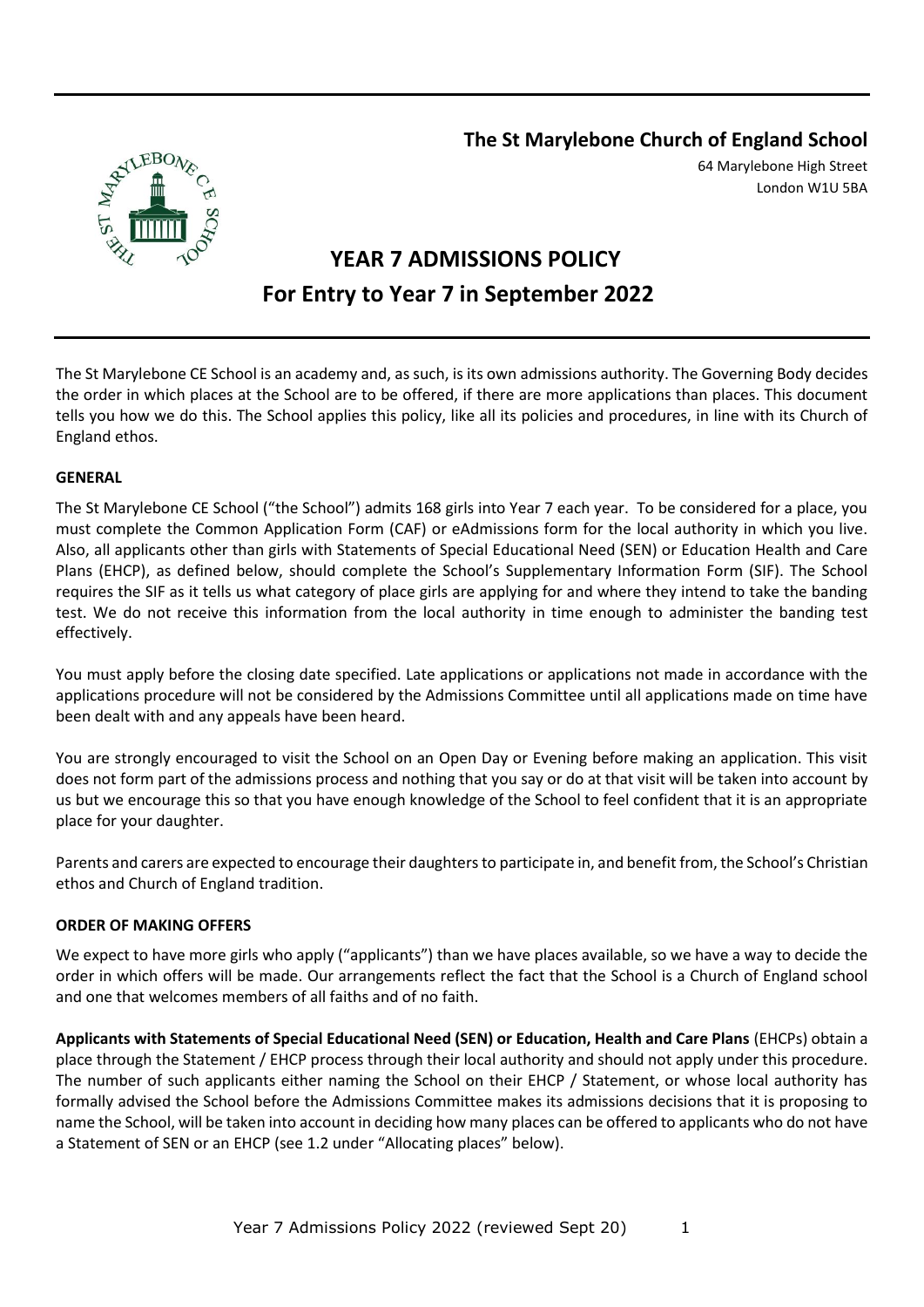Since students with Statements of SEN or EHCPs consult for a secondary school place under a different procedure through their local authority, the rest of this policy does not apply to them

## **Categories of places: definitions**

- 1. "**Looked After and Previously Looked After Children":** applicants who are or have previously been looked after by a local authority, within the meaning of paragraph 1.7 of the School Admissions Code (published September 2021).
- 2. "**Performing Arts**" places: these are offered to applicants who demonstrate a specific aptitude for one of the performing arts (dance, drama, music or choral). To assess this, applicants will be invited to an aptitude test. We have 16 Performing Arts places to offer each year. Information about this process and how we assess aptitude is included in the Performing Arts application form. If an applicant wishes to be considered under this category, a Performing Arts form must be completed and returned to the School by the published deadline. Applicants who apply for Performing Arts places who are not offered a place under this category will automatically be considered for other places according to any other category that may apply, provided they complete the rest of the application procedure and are assessed under the banding process described below and, if they wish to be considered for a Church of England place, they have completed a Clergy Form.
- 3. **"Children of Staff":** these are **children of a member of staff** where the member of staff has been employed at the School for two or more years at the time of application or where the member of staff is recruited to fill a vacant post for which there is a demonstrable skill shortage.
- 4. "**Church of England**" places: to qualify under this category, an applicant must:
	- live in the diocese of London (most of [Greater London](http://en.m.wikipedia.org/wiki/Greater_London) north of th[e River Thames](http://en.m.wikipedia.org/wiki/River_Thames) and west of th[e River](http://en.m.wikipedia.org/wiki/River_Lea)  [Lea\)](http://en.m.wikipedia.org/wiki/River_Lea), **and**
	- have attended her Church of England place of worship over the three years before the date of application to the School and her parent(s) or carer(s) must also have attended the Church services during those three years. A year means a period of 12 consecutive months.

Applicants in this category must obtain and complete a Clergy Form and send it to the School by the published deadline.

5 "**Open**" places: any applicant not falling within any of the previous categories will be considered for a place on an "open" basis.

## **THE PROCEDURE**

## **Banding**

The School wishes to maintain a comprehensive, balanced intake, representative of the breadth of ability of those applying each year for places. To achieve this, we use a banding system. Each applicant must come to the School on the assessment day when tests will be taken. Details of the banding assessment are available at the Open Days and on the School's website. If, in exceptional circumstances and at the discretion of the Headteacher, an applicant cannot attend, primary school assessment scores and or other relevant evidence may be considered. It will be up to the parent(s) / carer(s)to provide such evidence. Applicants who are Looked After or Previously Looked After are also requested to take the banding test, even though they have first priority, so that their ability is taken properly into account in balancing our intake. Applicants who are Looked After or Previously Looked After who do not sit the banding test will still be given priority for places at the School in accordance with our statutory duties and as described by paragraphs 1 and 2 below.

The purpose of the banding test is solely to place applicants in the right ability band. The test result does not determine who is offered or refused a place. Applicants are allocated to the four bands equally so that no band contains more or fewer applicants than another. The test scores determining the band to which an applicant is allocated will therefore differ each year according to the overall performance scores of all those applicants taking the test in that year.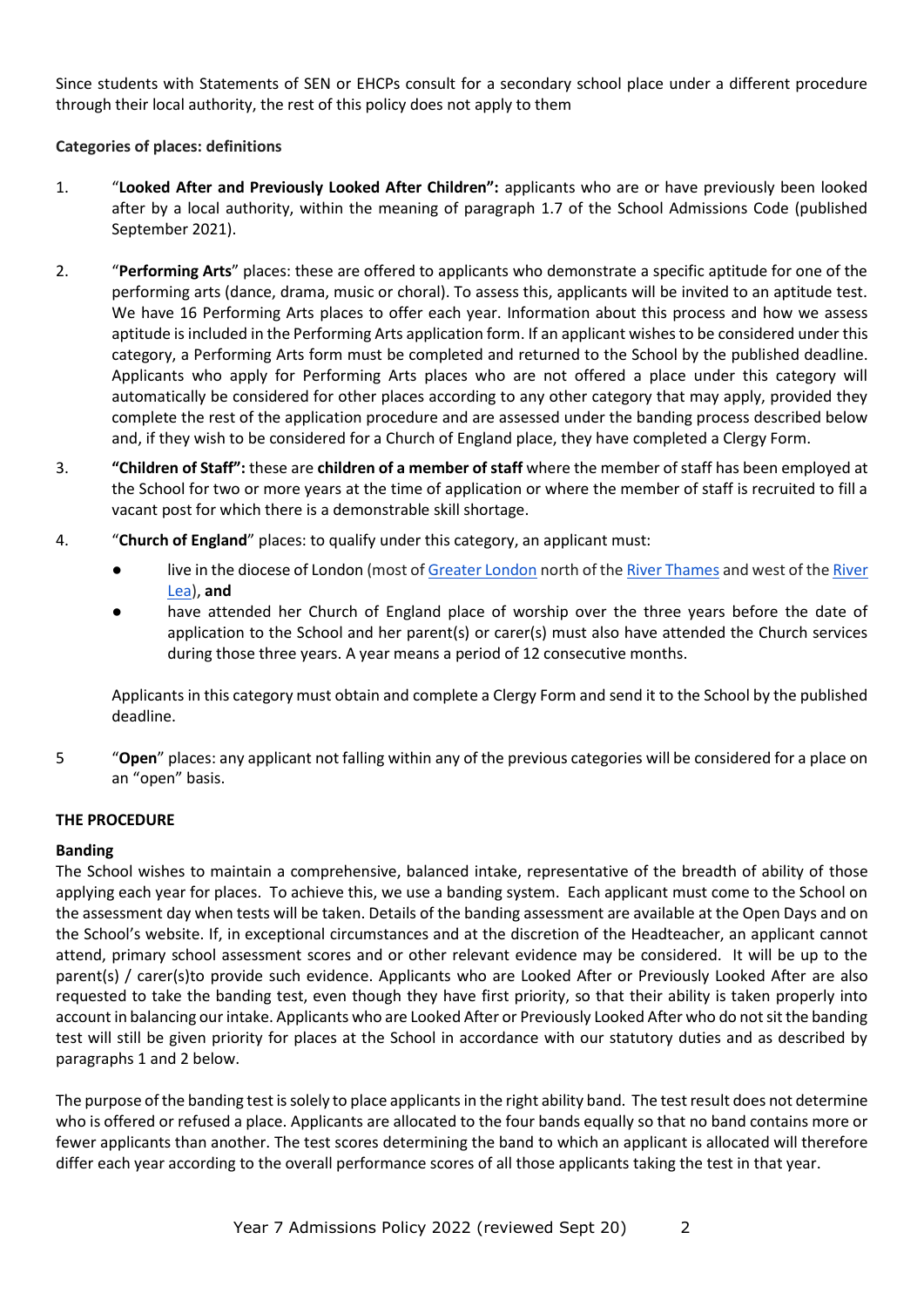Applicants selected for Performing Arts places also take part in the banding test arrangements. The offer of a Performing Arts place is not affected by the applicant's score in the banding test.

## **Allocating places**

We allocate places in this order to applicants:

- 1. 1.1 We identify and allocate places to the applicants who are Looked After or Previously Looked After. Our allocation of these places will comply with our statutory obligations regarding admissions of Looked After Children.
	- 1.2 We identify and allocate places to the applicants to whom Performing Arts places will be offered.
	- 1.3 We identify and allocate places to Children of Staff.
- 2. We then establish the band into which each applicant comes. We deduct the number of applicants to whom Performing Arts places have been offered from the total available number of places. We then designate 60% of the remaining places in each band, rounded up to the nearest whole number, as Church of England places and 40% as Open places. Looked After Children and Children of Staff are included in the bands.
	- 2.1 In allocating the remaining Church of England places in each band, after deducting the number (if any) of places in that band allocated to applicants who are Looked After or Previously Looked After and girls who have Statements of SEN or EHCPs who qualify for Church of England places, we will give priority places in each band in the following order\*\*:
		- 2.1.1. to applicants who have attended a weekly\* service with their parent(s) / carer(s) at St Marylebone Parish Church on at least 26 occasions in each of the three years preceding the date of application to the School
		- 2.1.2. to applicants who have attended a weekly service\* with their parent(s) / carer(s) at any other Church of England church on at least 26 occasions in each of the three years preceding the date of application to the School
		- 2.1.3. to applicants who have attended a weekly\* service with their parent(s) / carer(s) at any Church of England church on at least 13 occasions in each of the three years preceding the date of application to the School
		- 2.1.4 to any other applicants who qualify for a Church of England place.
	- 2.2 In allocating the remaining Open places in each band (and any Church of England places not filled under 2.1 above), after deducting the number (if any) of places in each band allocated to applicants who are Looked After or Previously Looked After and applicants with Statements of SEN or EHCPs who do not qualify for Church of England places, we will give places in each band in the following order:
		- 2.2.1 to applicants who are resident in the Diocese of London
		- 2.2.2 to any other applicants who have applied.

\***Please note:** a weekly service is normally a Sunday service. In some places, this may also be a Saturday vigil service. Applicants are advised to check with their Church of England place of worship as to how attendance at services is recorded, as every Church of England place of worship does this differently.

**\*\* Please note:** We understand that places of worship have been / were closed for certain periods due to the COVID-19 pandemic. As such, we are assessing the criteria for church attendance in any of the three years preceding application which were affected by the closure of the place of worship on a pro-rata basis.

#### **Tie break**

If there are more applicants in any group or category than there are places available, the order in which places will be offered will be based on where the applicants live with **preference given to an applicant who lives the shortest distance from the School.** The address of an applicant is the permanent domestic address of the parent(s) / carer(s). Business addresses are not acceptable. If the applicant does not live with both parents, it is the address of the parent(s) or carer(s) with whom the applicant lives permanently or for the greater part of the week. If access is equal, then it is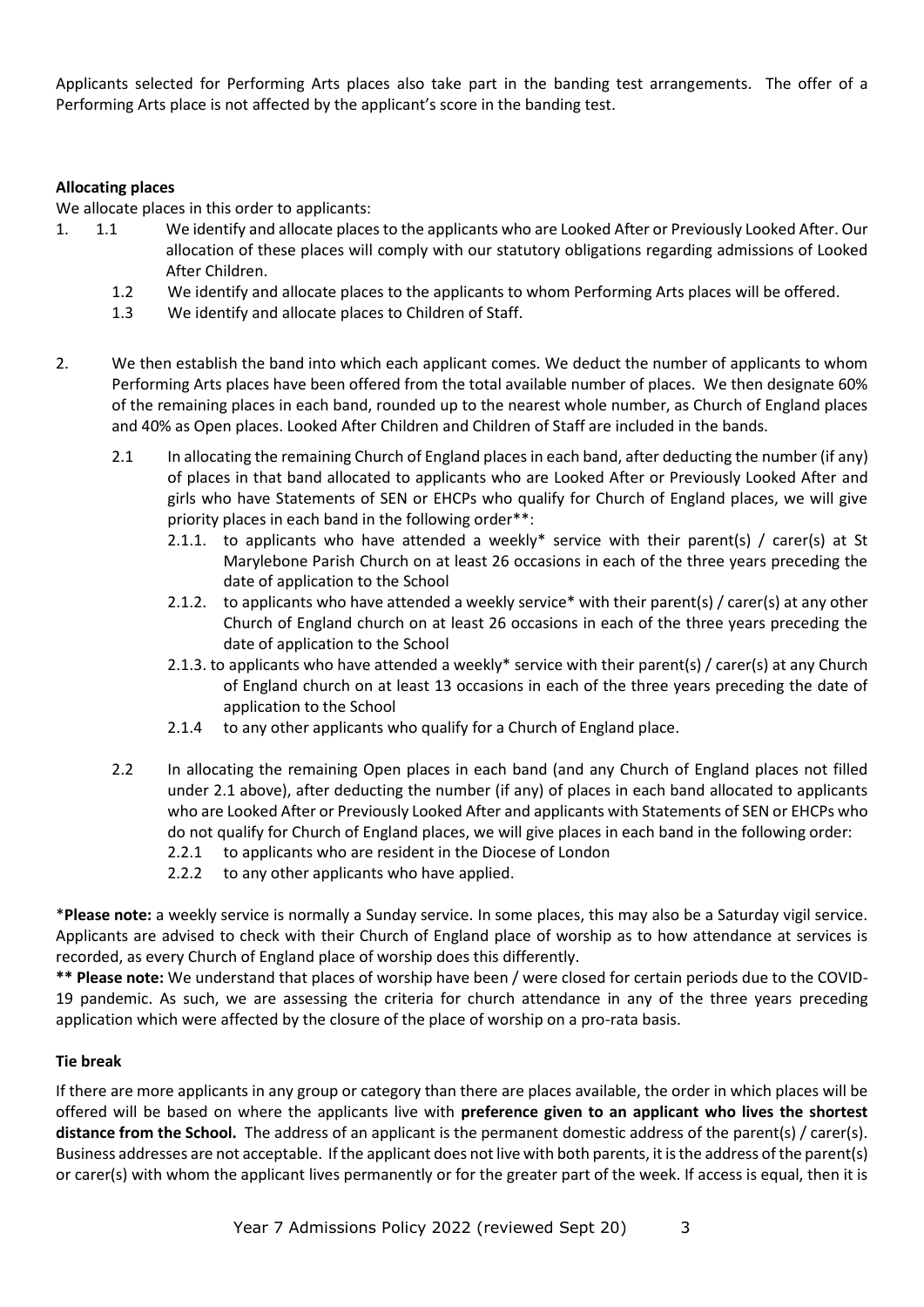the address of the parent(s) or carer(s) which is nominated in connection with this application. Distances are measured by a straight line from the address seed point (determined by Ordnance Survey data) of the applicant's home address to the main school gate for pupils at the School's mainsite address (64 Marylebone High Street) as measured by the Local Authority's computerised measuring system. Where it is necessary to differentiate between applicants living in flats using the same street entrance, priority will be given to the applicant(s) living closest to the ground floor and then by ascending flat number order. Where it is necessary to further differentiate between applicants living the same distance from the School, priority will be decided by random allocation.

## **APPEALS**

Parent(s) / carer(s) of applicants have the right to appeal to an Independent Appeals Panel. They must notify the School within four weeks of the date of the letter telling them that they have not been successful in getting a place. The letter explains how they can appeal.

## **WITHDRAWAL OF PLACES**

The Admissions Committee reserves the right to make its own enquiries to verify any information supplied by you. If subsequently we find that a place has been offered in reliance on information that was materially incorrect or misleading (e.g. the parental address) and the place would not have been offered if the information had been correct, the Admissions Committee may withdraw the offer. If that happens, you have a right of appeal to the Independent Appeal Panel.

## **OUT-OF-YEAR APPLICANTS**

The School considers it best that students are educated in the year group corresponding to their age, for academic and pastoral reasons. However, applicants whose age does not correspond to the year group into which they want to be admitted will be considered according to their individual circumstances, informed by the primary school Headteacher and teacher(s), any other professionals involved with the young person and the applicant's parent(s) / carer(s).

## **ADMISSION OF VULNERABLE CHILDREN WHO ARE HARD TO PLACE OUTSIDE THE NORMAL ROUND OF ADMISSIONS**

The School is committed to taking its fair share of "vulnerable" girls, in accordance with locally agreed protocols, i.e. those who appear on the Local Authority's hard-to-place or Fair Access lists. Accordingly, outside the normal round of admissions, the Governing Body is empowered to give consideration to a girl where admission is requested under any local protocol which carries the agreement of both the Governing Body and the diocese for the current admission year. The Governing Body has this power even when admitting such a girl would exceed the normal admission number.

## **WAITING LIST**

The School maintains a waiting list with applicants' names in the order determined by the School's oversubscription criteria. This list will be maintained for one term after the normal point of admission.

## **IN-YEAR ADMISSIONS**

Applications for in-year admissions are made in the same way as those made during the normal admissions round. The form to be completed for an in-year admission can be found in the Admissions section of the School's website and can be completed electronically or printed and posted to the School. If a place is available and there is no waiting list then the School will communicate the Governors' offer of a place to the family.

If more applications are received than there are places available then applications will be ranked in accordance with the oversubscription criteria, with the following modifications: students (if any) on the hard-to-place or Fair Access list produced by the local authority are given priority immediately after Looked After or Previously Looked After applicants. If a place cannot be offered at this time then the applicant's parent(s) / carer(s) may ask for the reasons, will be informed of the right of appeal and will be offered the opportunity of being placed on a waiting list. This waiting list will be maintained by the Governing Body in the order of the oversubscription criteria as modified above and not in the order in which the applications are received. Names are removed from the list at the end of each academic year.